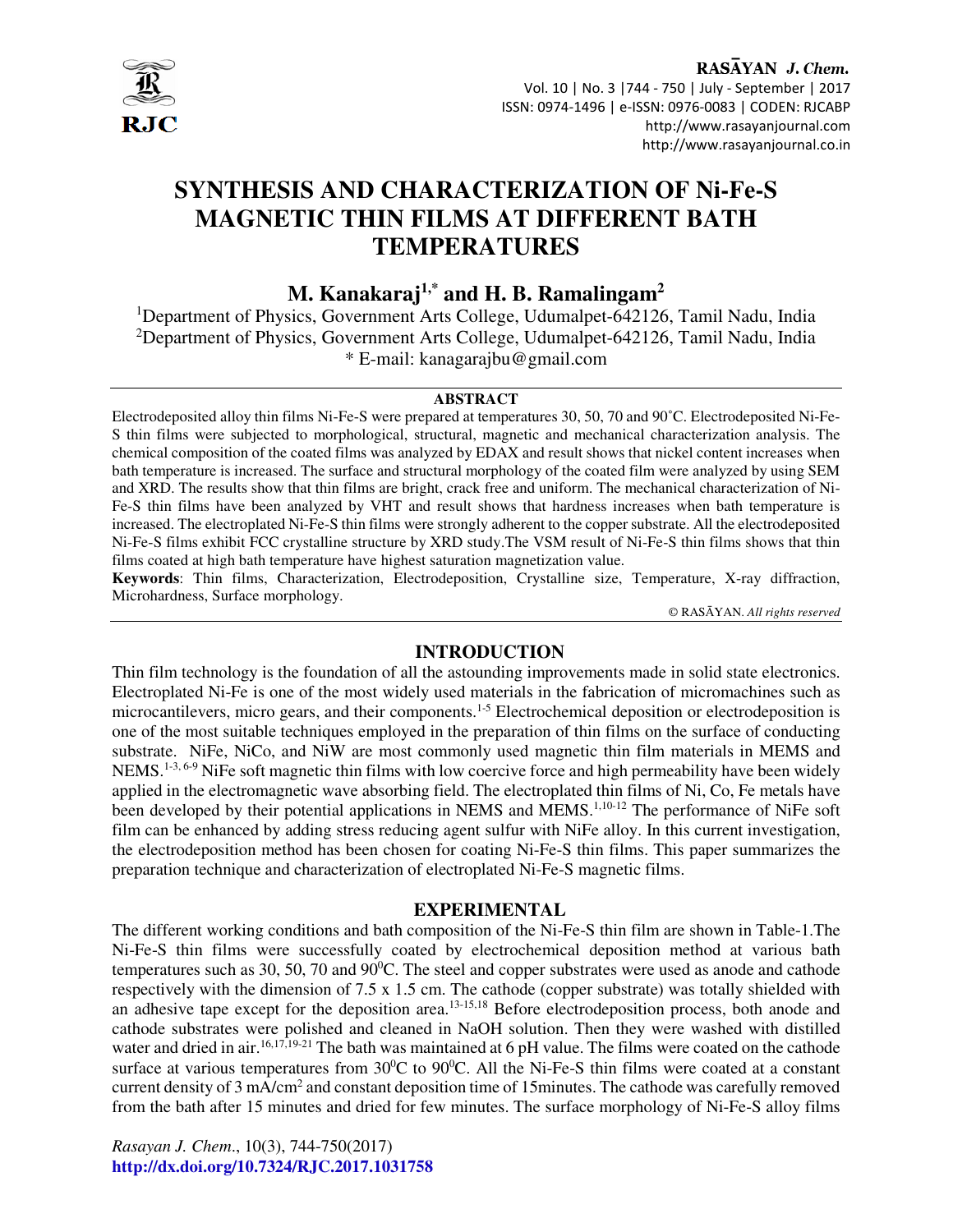#### RASAYAN J. Chem.

Vol. 10 | No. 3 |744 - 750 | July - September | 2017

was investigated with the help of Scanning Electron Microscope (SEM). The film composition and structural characters of thin films were measured by Energy Dispersive X-ray Analyser (EDAX) and X-ray diffraction (XRD) respectively.<sup>22-25</sup>Also, the hardness of Ni-Fe-S thin films was measured by Vickers Hardness Tester (VHT).The magnetic property of Ni-Fe-S thin film was measured by Vibrating Sample Magnetometer (VSM).

| S. No.         | Name of the chemicals | (g/L) | Temperature                 | Current             | pH |
|----------------|-----------------------|-------|-----------------------------|---------------------|----|
|                |                       |       | $(^{\mathrm{o}}\mathrm{C})$ | Density             |    |
|                | Ferrous Sulphate      | 10    |                             |                     |    |
| 2              | Nickel Sulphate       | 30    | 30,50,70,90                 | $3 \text{ mA/cm}^2$ |    |
| $\overline{3}$ | Thiourea              | 15    |                             |                     |    |
|                | Ammonium Sulphate     | 40    |                             |                     |    |
|                | Citric acid           | 10    |                             |                     |    |
|                | Boric acid            | 10    |                             |                     |    |

Table-1: Electroplating bath details of Ni-Fe-S thin films

## **RESULTS AND DISCUSSION**

#### **Composition of Electrodeposited Thin Films**

The chemical composition of the electroplated thin films was analyzed by EDAX spectrum. The EDAX data of thin films are shown in Table-2. The EDAX result shows that thin films prepared at higher temperature have less percentage of sulfur content. The highest ferrous content of 16.41wt% is obtained at the temperature of 50˚C. From EDAX data's, it is concluded that Nickel content increases by increasing the bath temperature. At bath temperature 90˚C, maximum Ni content of 76.36 wt% is obtained for Ni-Fe-S thin films. When bath temperature is increased, the weight percentage of sulfur decreases.

| S. No. | Temperature    | Fe $(\% Wt)$ | $Ni$ $\%$ Wt) | $S\%$ Wt |
|--------|----------------|--------------|---------------|----------|
|        | $30^{\circ}$ C | 13.86        | 61.38         | 24.76    |
|        | $50^{\circ}$ C | 16.41        | 63.10         | 20.49    |
|        | $70^{\circ}$ C | 12.28        | 72.06         | 15.66    |
|        | $90^{\circ}$ C | 11.36        | 76.36         | 12.28    |

Table-2: Chemical composition of Ni-Fe-S thin films (EDAX)

### **Morphological Observation**

Figure-1 shows surface morphology of the electroplated Ni-Fe-S thin films with different temperatures (30, 50, 70 and  $90^{\circ}$ C) and thin films are smooth and uniform. They are bright and crack free. Based on SEM analysis, it is concluded that formation of Ni-Fe-S thin films on a copper substrate is uniform in nature.

#### **Structural Analysis**

Figure-2 shows the XRD results of the deposits obtained at temperatures  $30^{\circ}$ C,  $50^{\circ}$ C,  $70^{\circ}$ C and  $90^{\circ}$ C. The occurrence of sharp peaks in XRD pattern of Ni-Fe-S thin films shows that the deposits are in crystalline nature. The size of crystals in deposits is calculated by the formula:

$$
D = 0.954 \lambda / \beta \cos \theta
$$

Where  $\theta$  is the Bragg's angle,  $\lambda$  is the wavelength of X-rays,  $\beta$  is FWHM of the diffraction peak at 2 $\theta$ . XRD results of Ni-Fe-S films reveal the presence of FCC phase with (111), (200) and (220) diffraction peaks. The result shows that the crystal sizes of thin film deposits obtained by electrochemical deposition process are in nanoscale and average crystal size is around 26 nm.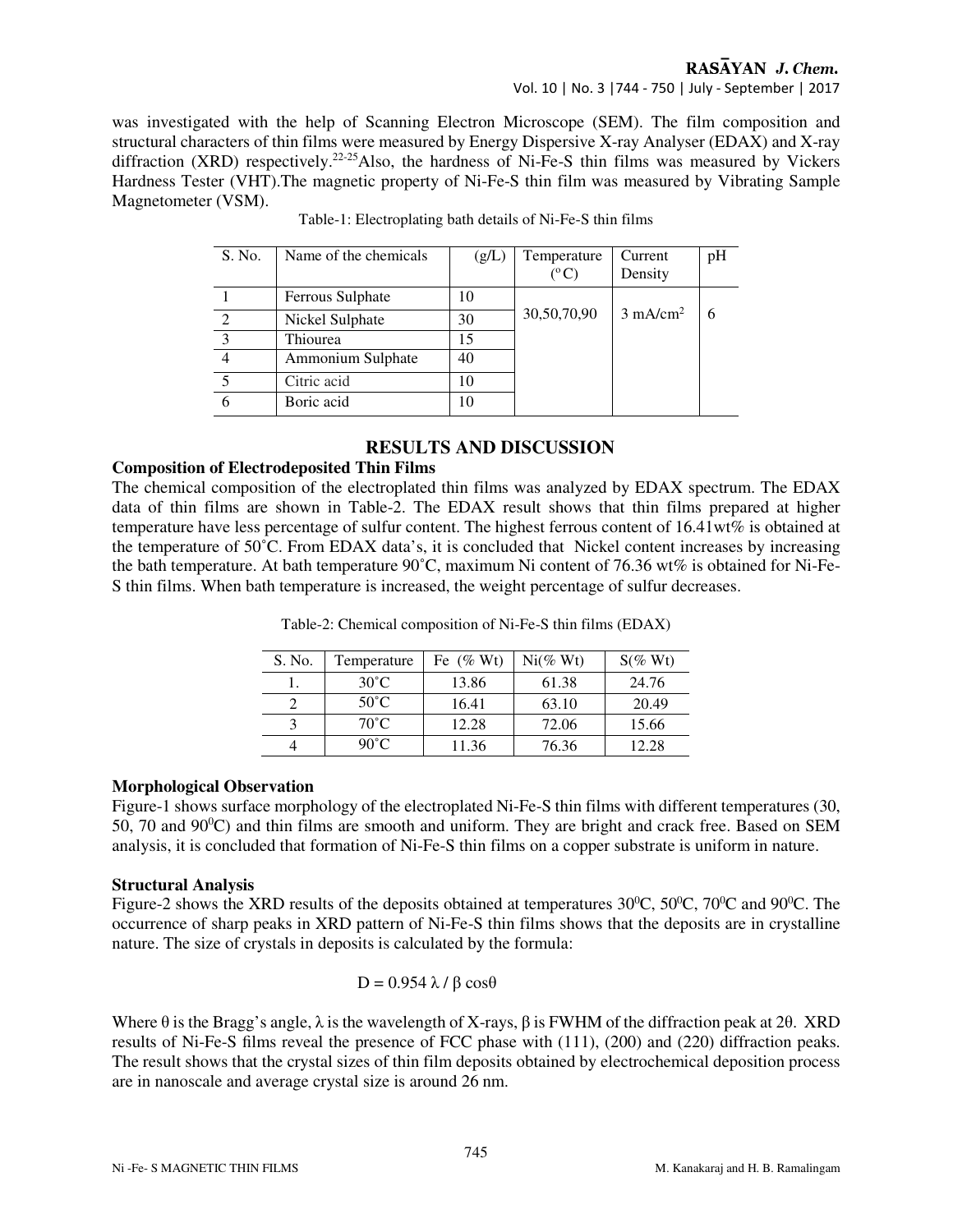

 $(c)$  (d) Fig.-1: Surface images (SEM) of Ni-Fe-S thin films at different bath temperatures (a) 30˚C (b) 50˚C (c) 70˚C (d) 90˚C

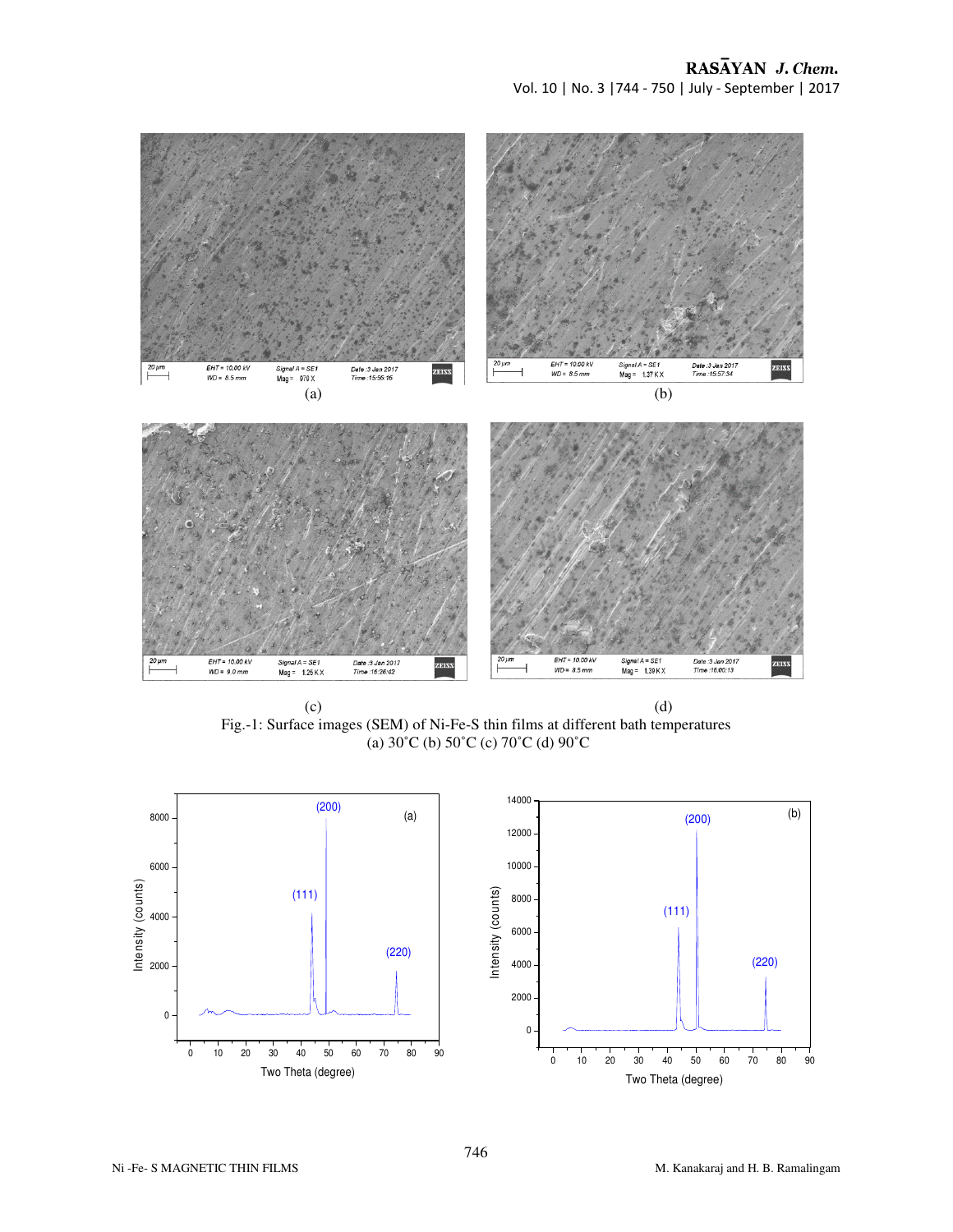

Fig.-2: XRD patterns of Ni-Fe-S thin films at (a)  $30^0C$  (b)  $50^0C$  (c)  $70^0C$  (d)  $90^0C$ 

The crystal sizes of Ni-Fe-S alloy films are shown in Table-3. When bath temperature is increased, crystalline size of thin films decreases due to onset orientation of crystals during electrodeposition.

| S. No. | <b>Bath Temperature</b><br>$\rm ^{\circ}C$ | 2θ<br>$(\text{deg})$ | d<br>$({\rm A}^0)$ | Particle Size(D)<br>(nm) | Strain<br>$(10^{-3})$ | Dislocation<br>Density<br>$(10^{14}/m^2)$ |
|--------|--------------------------------------------|----------------------|--------------------|--------------------------|-----------------------|-------------------------------------------|
|        | 30                                         | 49.16                | 1.8081             | 32.17                    | 1.1254                | 09.66                                     |
|        | 50                                         | 50.32                | 1.8211             | 29.87                    | 1.2121                | 11.21                                     |
|        | 70                                         | 49.71                | 1.8133             | 23.19                    | 1.5612                | 18.60                                     |
|        | 90                                         | 50.58                | 1.7652             | 19.34                    | 1.8720                | 26.74                                     |

Table-3: Structural characteristics of Ni-Fe-S alloy thin films



Fig.-3: Crystal size Vs Bath temperature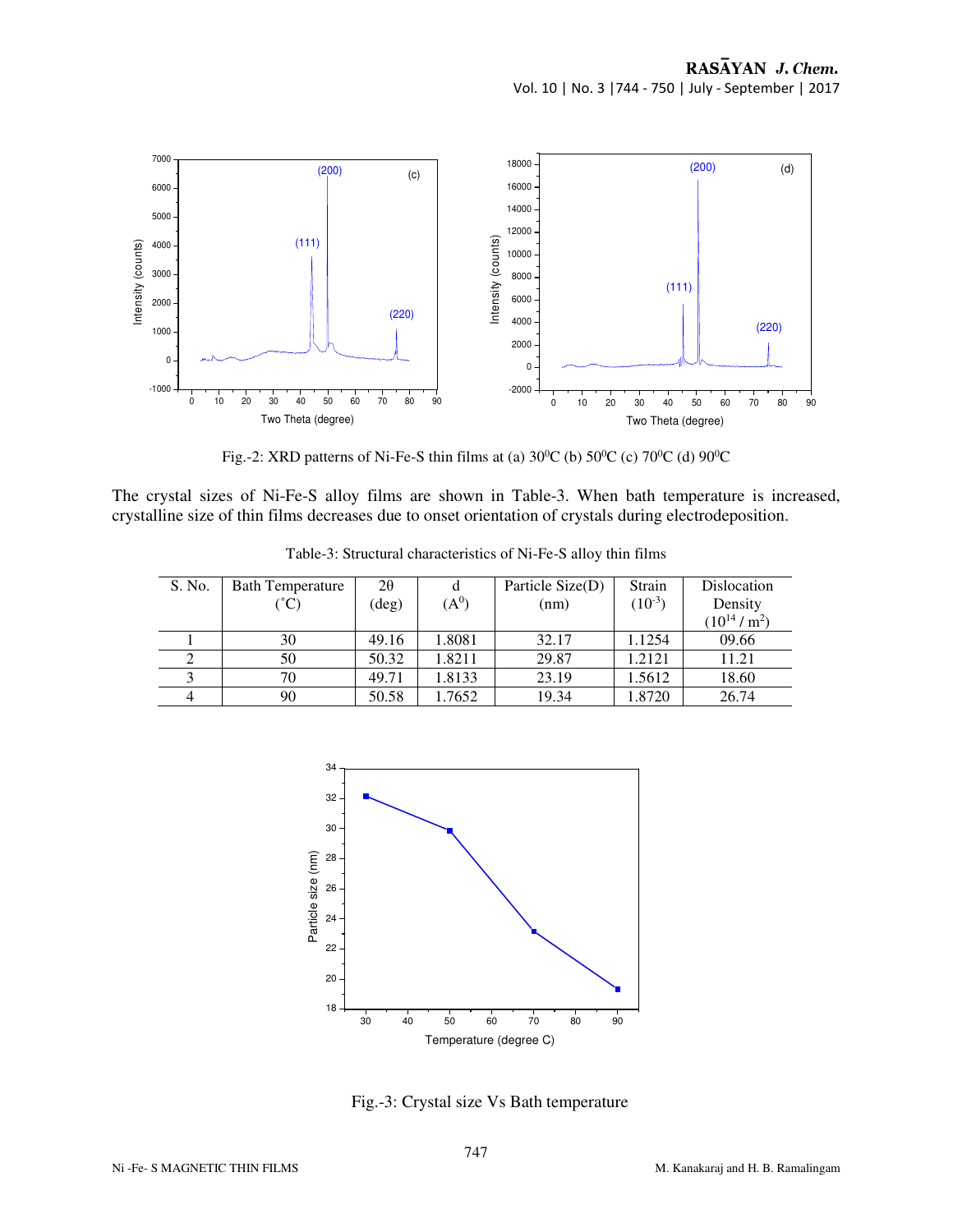#### **Mechanical Properties**

Hardness is an important mechanical property of thin films. Vickers hardness tester is used to investigate hardness properties of thin films. VHT results show that the hardness of Ni-Fe-S increases when bath temperature is increased. Hardness increases due to the involvement of lower stress during formation of Ni-Fe-S films. The hardness of Ni-Fe-S alloy thin films is shown in Table-4.



Fig.-4: Vickers Hardness Vs Bath temperature

| S. No. | Bath Temperature(°C) | Vickers Hardness (VHN) |
|--------|----------------------|------------------------|
|        |                      |                        |
|        |                      | 132                    |
|        |                      | 168                    |
|        |                      |                        |

Table-4: Hardness of Ni-Fe-S alloy thin films

#### **Magnetic Properties of the Deposits**

Magnetic properties of Ni-Fe-S films were observed by Vibrating Sample Magnetometer (VSM) and data's are shown in Table-5.The magnetic hysteresis curves of Ni-Fe-S thin films at different temperatures are shown in Figure-6.

| S. No. | Bath           | Coercivity        | Magnetization       | Retentivity         | Squareness   |
|--------|----------------|-------------------|---------------------|---------------------|--------------|
|        | Temperature    | $H_s$             | $M_{s}$             | $M_{r}$             | $S(M_r/M_s)$ |
|        | $C^{\circ}$ C) | $\left( G\right)$ | $\text{(emu/cm}^2)$ | $\text{(emu/cm}^2)$ |              |
|        |                |                   | $10^{-3}$           | $10^{-3}$           |              |
|        | 30             | 241.32            | 7.327               | 5.7481              | 0.7845       |
|        | 50             | 334.26            | 13.623              | 3.2731              | 0.2402       |
|        | 70             | 352.73            | 77.271              | 32.725              | 0.4235       |
|        | 90             | 478.12            | 136.25              | 26.923              | 0.1976       |

Table-5: Soft Magnetic Properties of Ni-Fe-S deposits

Thin film coated at 90 ̊c of temperature reveals higher magnetization. It is observed that the magnetization increases from 7.327 x 10<sup>-3</sup> emu/cm<sup>2</sup> to 136.25 x 10<sup>-3</sup> emu/cm<sup>2</sup>. So it is concluded that thin films prepared at high temperature (90°C) exhibit higher values of saturation magnetization. A low coercivity is an essential character required for Ni based thin films. Grain size of the film plays a vital role in deciding coercivity of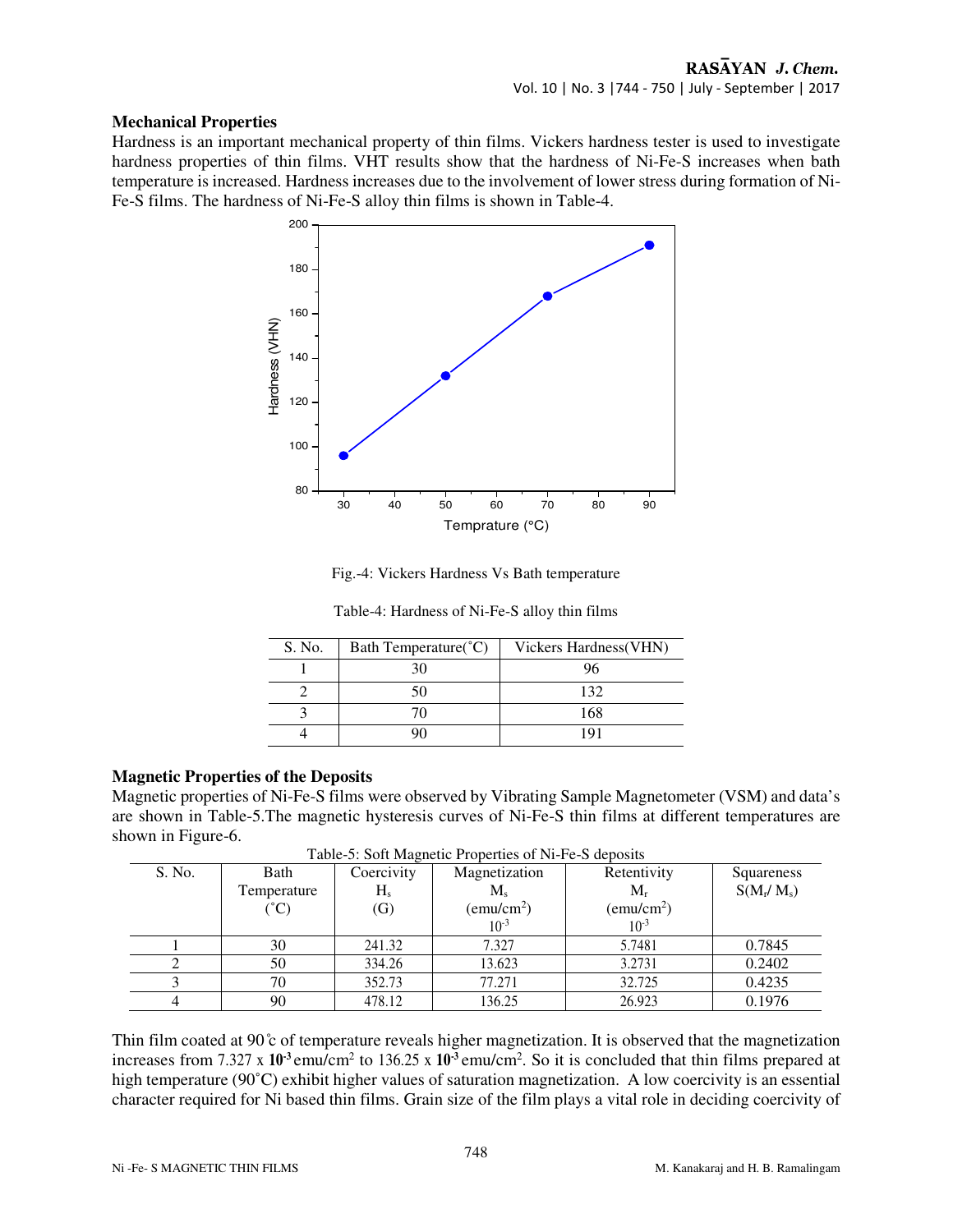thin film. If grain size is large, the properties of ferromagnetic materials are decided based on the domain wall movement. By reducing the grain size, magnetic properties of thin films can be changed. If grain size is in the range of nanometres, coercivity of magnetic materials is decreased. Coercivity of the films is also affected by other aspects such as impurities, film stress etc.



Fig.-5: Magnetic Hysteresis loops of Ni-Fe-S thin film at bath temperatures (a) 30˚C (b) 50˚C (c) 70˚C (d) 90˚C

Thin film stress is reduced because of temperature increases. Due to smaller crystalline size and low stress during formation of Ni-Fe-S thin films at 90˚C have higher saturation magnetization. By analyzing VSM results, it is concluded that the best soft magnetic thin films are obtained at high temperatures.

## **CONCLUSION**

Electroplated Ni-Fe-S nanocrystalline thin films have been successfully coated on the copper substrate. The structural, mechanical and magnetic behaviors of Ni-Fe-S alloy thin films are analyzed. The result shows that the electroplated Ni-Fe-S alloy films have an average crystalline size of 26 nm and the films have FCC structure with three diffraction peaks. The thin films obtained at different temperatures are uniform, bright and crack free. While increasing the bath temperature from 30°C to 90°C, the Ni content of Ni-Fe-S thin increases and the Fe content decreases. The Ni-Fe-S thin films have good adherence with the substrate and Vickers hardness of the film is high as 191 VHN at 90°C. The Ni-Fe-S thin films coated at room temperature (30°C) have a coercivity of 241.32 Gauss with saturation magnetization value of 7.327 x 10<sup>3</sup> emu/cm<sup>2</sup>.